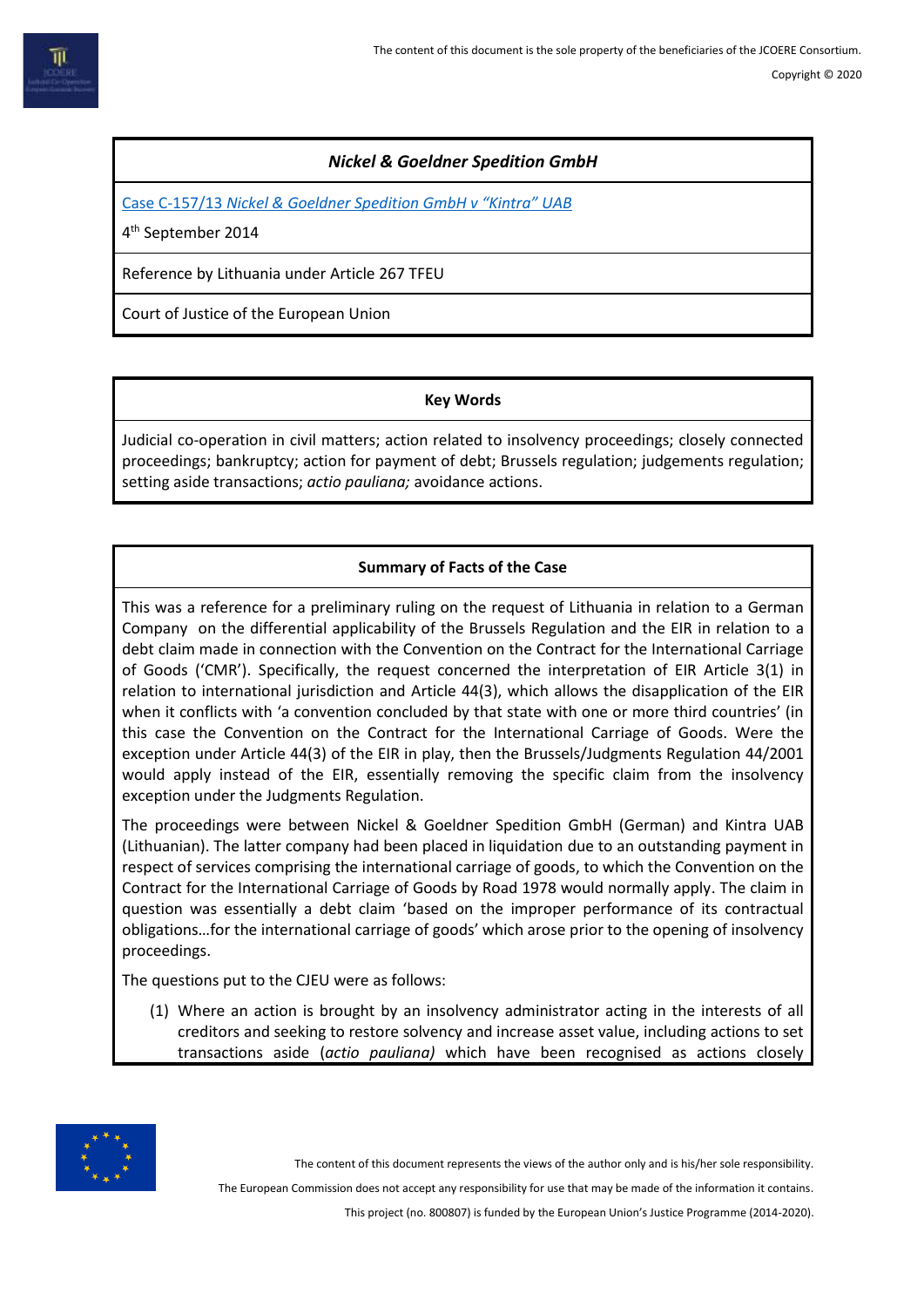



connected to the insolvency proceedings covered by the CMR, will it be covered by the EIR or by the Brussels Regulation?

- (2) If covered by the EIR, then where the debt obligation arose prior to opening insolvency proceedings and is covered by CMR, would the EIR not then be inapplicable because it is a specialised convention falling under the exception in Article 44(3)?
- (3) If not covered by the EIR and falling within the scope of both the CMR and the Brussels Regulation, can a Member State apply the rules concerning jurisdiction provided for in the CMR and not those set by the Brussels regulation?

## **Cooperation and/ or Coordination Issue**

The cooperation issue in this case revolved around the complementary application of the EIR Recast and the Brussels Regulation in relation to which would cover an avoidance action in relation to a debt claimed arising under the CMR. Should such an action be considered a commercial and civil law matter or closely connected (derived directly) from an insolvency proceeding or is it excepted under the circumstances. This falls within the line of cases that deals with actions that are closely connected to an insolvency proceeding, avoidance actions in this case, and whether such actions should fall within the scope of the EIR or the Brussels Regulation.

This also concerns the coordination of *closely related issues* such as transaction avoidance or *actio Pauliana* and their position in relation to the scope of an insolvency proceeding and its power to control proceedings related to them. Disputing the jurisdiction to hear cases like these could be viewed as an attempt to avoid cooperation under the EIR and its Recast.

#### **Resolution**

The court acknowledged the need to interpret the EIR so as to avoid any overlap or vacuum between it and the Brussels Regulation in the interests of legal certainty. As such, per Article 1(2)(b) of the Brussels Regulation, it will not apply to 'bankruptcy, proceedings relating to the winding up of insolvent companies or other legal persons, judicial arrangements, compositions and analogous proceedings' being covered instead exclusively by the EIR. Those falling outside of this definition and outside of the EIR will therefore be covered instead by the Brussels Regulation [para 21].

Further, the Brussels Regulation should be interpreted broadly when considering what should fall under civil and commercial matters whereas the scope of the EIR should *not* be broadly interpreted in order to ensure that there is neither an overlap between the two Regulations, nor a vacuum in order to ensure certainty. Previously, therefore, the court has found that *only* actions deriving directly from insolvency proceedings and are closely connected with them are excluded from the Brussels Regulation. Previous decisions have relied on the facts of each case as to whether an action at issue derived from insolvency law or from other rules. The decisive criterion adopted is not the procedural context of which an action is a part, but rather the legal basis upon which the action is based. *Therefore, it must be determined whether the right or obligation upon which the action is based is within the rules of civil and commercial law or if it derived directly from the insolvency proceeding, thereby falling within the derogation.*

The court held that the action in the instant proceedings is an action for the repayment of debt, which could have been brought by the creditor before the opening of insolvency proceedings and would then have been covered by civil and commercial matters. The action for payment was also taken by the insolvency administrator appointed in the course of the insolvency proceedings; however, this and the latter actions in the interest of creditors do not substantially amend the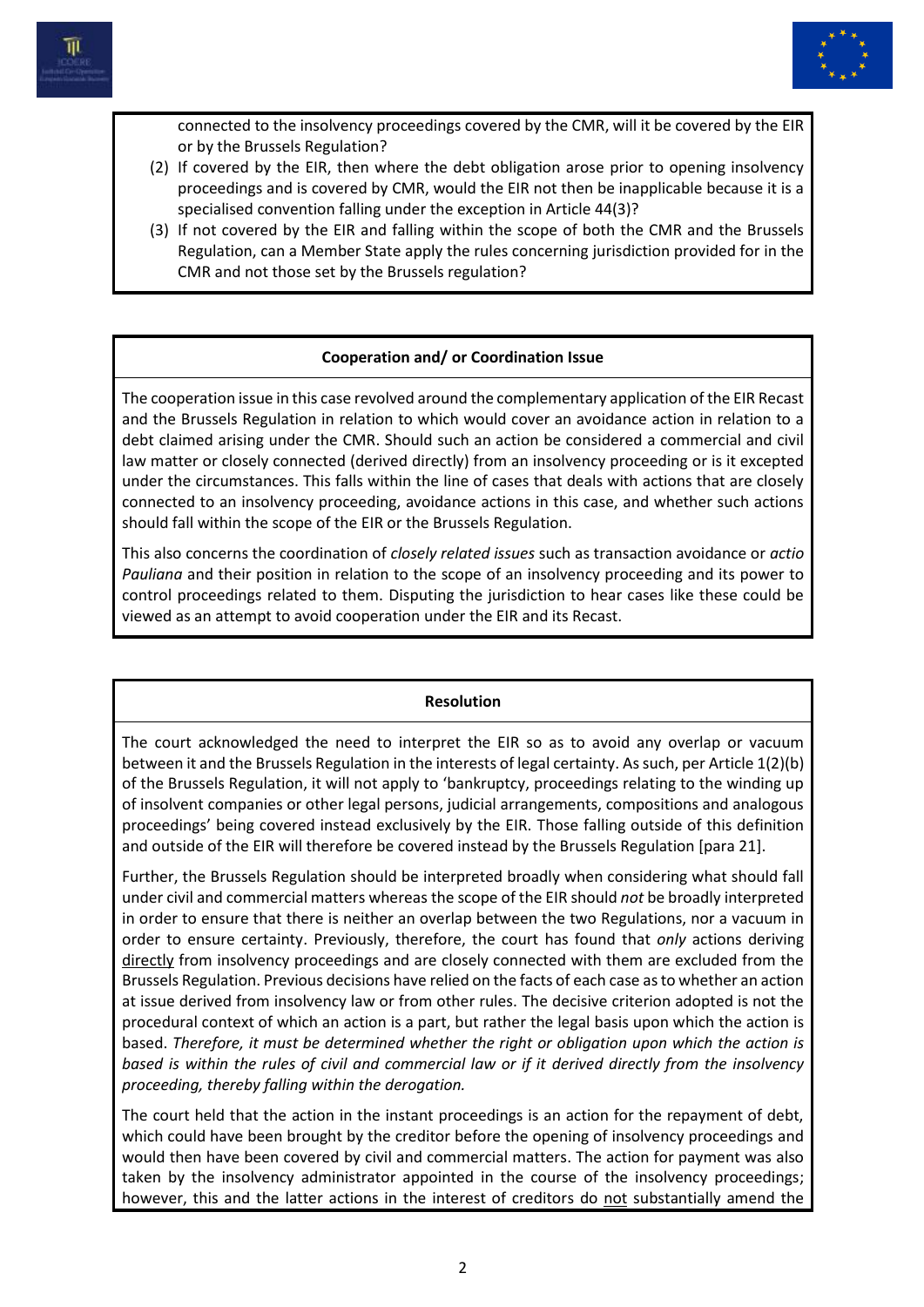



nature of the debt relied upon and which continues to be subject to civil and commercial law rules and is therefore NOT directly linked with the insolvency proceedings. It was therefore covered under Brussels and did not fall within the insolvency exception placing it within the jurisdiction of the EIR.

The second question became a moot point following the answer to the first, but the third question as regards whether the rules concerning jurisdiction should be applied under the CMR Convention or the Brussels Regulation. The finding here made an important point about the principles underlying *judicial cooperation in civil and commercial matters*. Specifically:

'…in relation to matters governed by specialised conventions, of the rules provided for by those conventions cannot compromise the principles which underlie judicial cooperation in civil and commercial matters in the EU…of the free movement of judgements in civil and commercial matters, predictability as to the courts having jurisdiction and therefore legal certainty for litigants, the sound administration of justice in the EU of the risk of concurrent proceedings, and mutual trust in the administration of justice in the EU.' [para 38]

Applying the finding under the first point, it was decided that where a dispute falls within the scope of the Brussels Regulation and the CMR, a Member State may apply the rules concerning jurisdiction as set out in Article 31(1) of the CMR.

## **Applicability to Preventive Restructuring**

Actions in relation to the avoidance of transactions entered into prior to insolvency may not be as prevalent in preventive restructuring procedures given the nature of those proceedings occurring notionally *prior to functional insolvency.* That said, transactions entered into which are not *directly arising* from the restructuring itself, may also be covered by an alternative regulation if it cannot be covered by the EIR Recast. This leaves a grey area, especially for preventive restructuring, as the possibilities are nearly endless in terms of what can be agreed under the circumstances of preventive restructuring.

However, where there is an *actio pauliana* in relation to a transaction connected to a restructuring, but not directly a part of a procedure falling within the scope of Annex A of the EIR Recast, this and other cases such as *F-Tex, Trachte, and BNP Paribas* seem to indicate that courts will find such actions as falling outside of the insolvency procedure and being covered instead by the Brussels Regulation or other Conventions or Regulations where relevant.

#### **Applicability of Existing Rules and Guidelines**

#### *EIR Recast*

One key change between the EIR and the EIR Recast in this area is the addition of Article 6, which deals with the 'jurisdiction for actions deriving directly from insolvency proceedings and closely linked with them' has incorporated a line of case law that has dealt with this sticky issue beginning with the case of *Seagon* in 2007 and including the development in this case. Article 6(1) states the following:

The courts of the Member State within the territory of which insolvency proceedings have been opened in accordance with Article 3 shall have jurisdiction for any action which derives directly from the insolvency proceedings and is closely linked with them, **such as avoidance actions.**